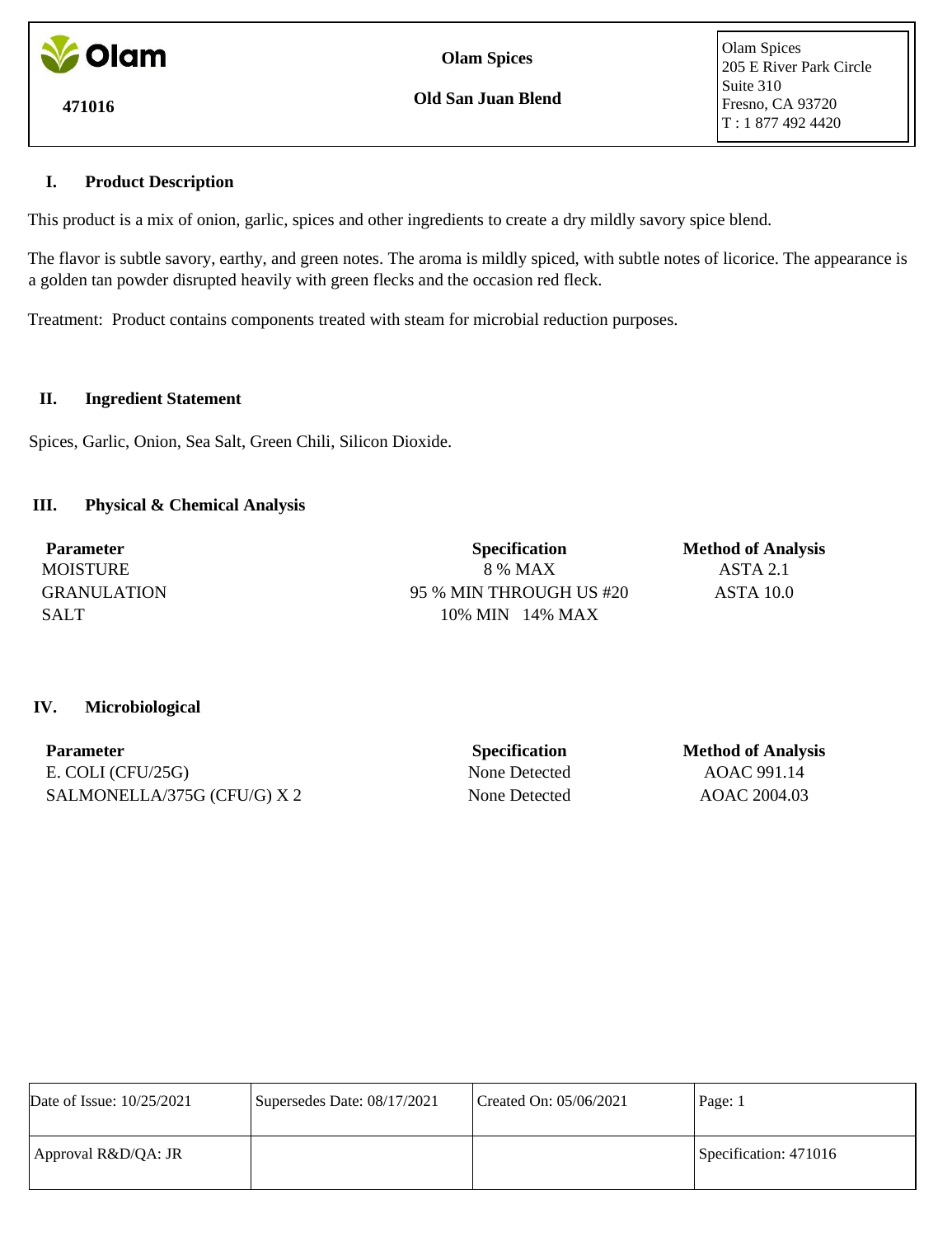

**Olam Spices**

**471016**

## **V. Nutritional Composition**

| <b>NUTRIENT</b>      | <b>Per 100g</b> |  |
|----------------------|-----------------|--|
| <b>CALORIES</b>      | 279.12 kcal     |  |
| <b>MOISTURE</b>      | 4.98 grams      |  |
| <b>PROTEIN</b>       | 13.87 grams     |  |
| <b>TOTAL FAT</b>     | 6.68 grams      |  |
| <b>SATURATED FAT</b> | $0.70$ grams    |  |
| <b>TRANS-FAT</b>     | $0.01$ grams    |  |
| TOTAL CARBOHYDRATES  | 55.09 grams     |  |
| <b>DIETARY FIBER</b> | 3.39 grams      |  |
| <b>TOTAL SUGARS</b>  | 6.78 grams      |  |
| <b>ADDED SUGARS</b>  | $0$ grams       |  |
| <b>ASH</b>           | 18.11 grams     |  |
| <b>CHOLESTEROL</b>   | $0.13$ mg       |  |
| <b>CALCIUM</b>       | 410.37 mg       |  |
| <b>IRON</b>          | 23.70 mg        |  |
| <b>FOLATE</b>        | 4.66 mcg        |  |
| <b>SODIUM</b>        | 4939.22 mg      |  |
| <b>VITAMIN A</b>     | 571.14 mcg RAE  |  |
| <b>VITAMIN C</b>     | 94.58 mg        |  |
| <b>VITAMIND</b>      | $0 \text{ mcg}$ |  |
| <b>POTASSIUM</b>     | 1590.40 mg      |  |

Values provided are calculated from analytical data. This information is presented in good faith as typical. Due to variability from growing region, weather, and processing, exact nutritional values will vary from lot to lot.

| Date of Issue: 10/25/2021 | Supersedes Date: 08/17/2021 | Created On: $05/06/2021$ | Page: 2               |
|---------------------------|-----------------------------|--------------------------|-----------------------|
| Approval R&D/QA: JR       |                             |                          | Specification: 471016 |